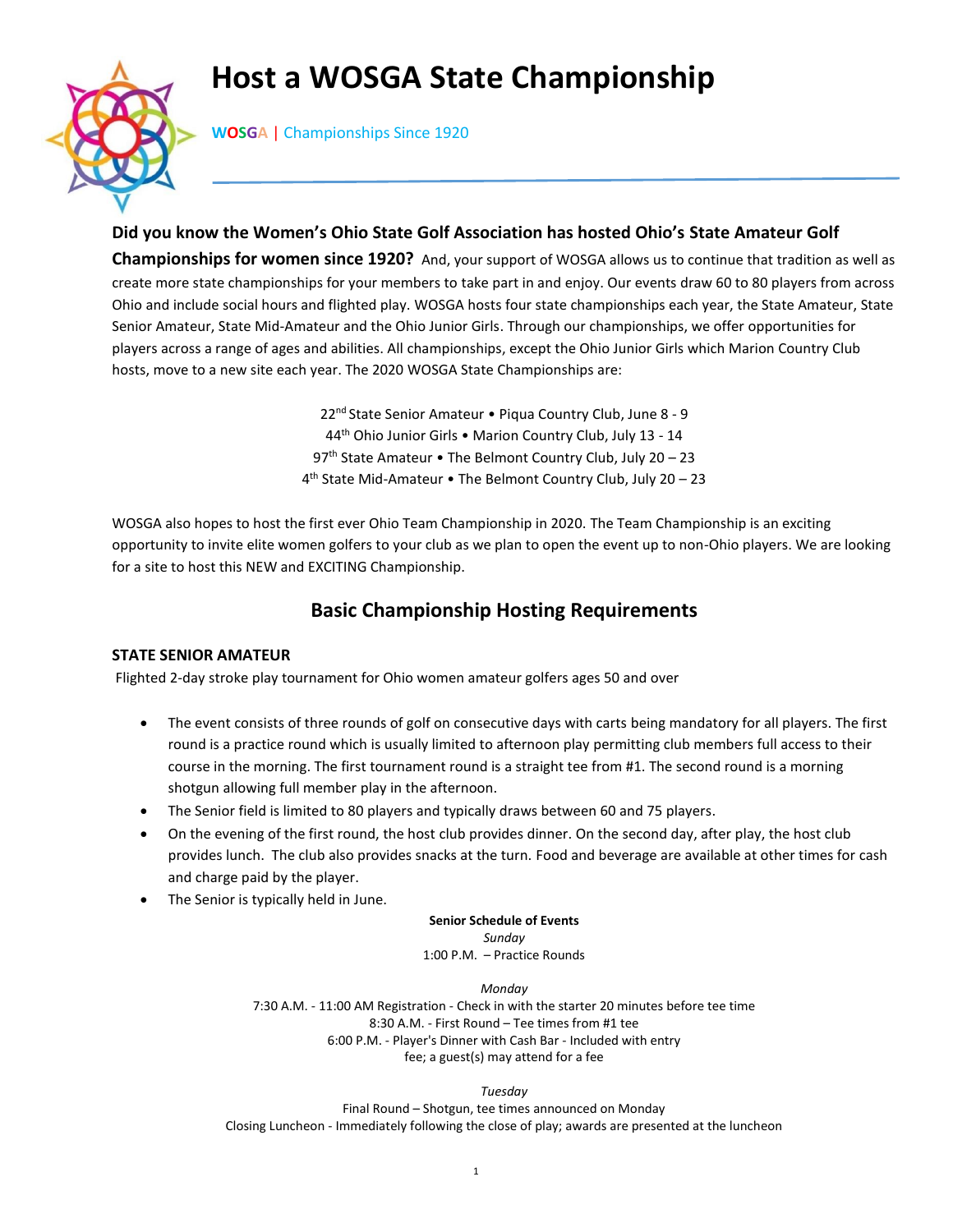

### **STATE AMATEUR AND MID-AMATUER**

Flighted match play tournament for Ohio women amateur golfers with no age limit. The Mid-Amateur division, which runs concurrently with the State Amateur, is for women ages 30 and over.

- The event requires five consecutive days at the club with limited access to the course by members on two of the five days. The first two rounds engage the full field and use most starting times, except for late afternoon play. However, since the event is elimination, the field shrinks after each match and during the last two days of the event, with fewer players left in the field each day ,members can play between waves and after the last tee time. On the final day of the event, usually only four or six tee times are required in the morning.
- Play is from #1 tee each day.
- The field is limited to 88 players and typically draws 50 to 65 players.
- Players can walk or ride during the tournament.
- The club provides lunch on the first and second day of the event when the full field is present; at other times, food and drinks are offered for cash or charge paid by the player.
- The tournament is typically held in July.

#### **State Amateur and Mid-Amateur Schedule of Events**

Sunday 12:30 - 3:00 P.M. - Registration 10:30 A.M. - Practice Rounds

*Stroke Play* Monday Qualifying Round - 18 Holes Stroke Play; All Divisions

> *Match Play* Tuesday First Round - All Flights, All Divisions

> > Wednesday

A.M. - Second Round. All Flights, All Divisions P.M. - Semifinals Championship and First Flights Open Division and Final Match Second Flight Open Division; Semifinals Championship

and First Flight Mid-Amateur

**Thursday** A.M: Finals - Championship and First Flight Open and Mid-Amateur Division

#### **NEW OHIO TEAM CHAMPIONSHIP**

Flighted 2-day stroke play tournament for women amateur golfers; we intend to open the field to non-Ohio players

- The event requires three rounds of golf on consecutive days. The first round is a practice round which is usually limited to afternoon play permitting club members full access to their course in the morning. The first tournament round is either straight tee off of #1 or in waves from #1 and #10 tees. The second round is a morning shotgun allowing for full member play in the afternoon.
- The field is limited to 80 players.
- On the evening of the first round, the host club provides dinner. On the second day, after the shotgun, the host club provides lunch. The club also provides snacks at the turn. Food and beverage are available at other times for cash or charge by the player.